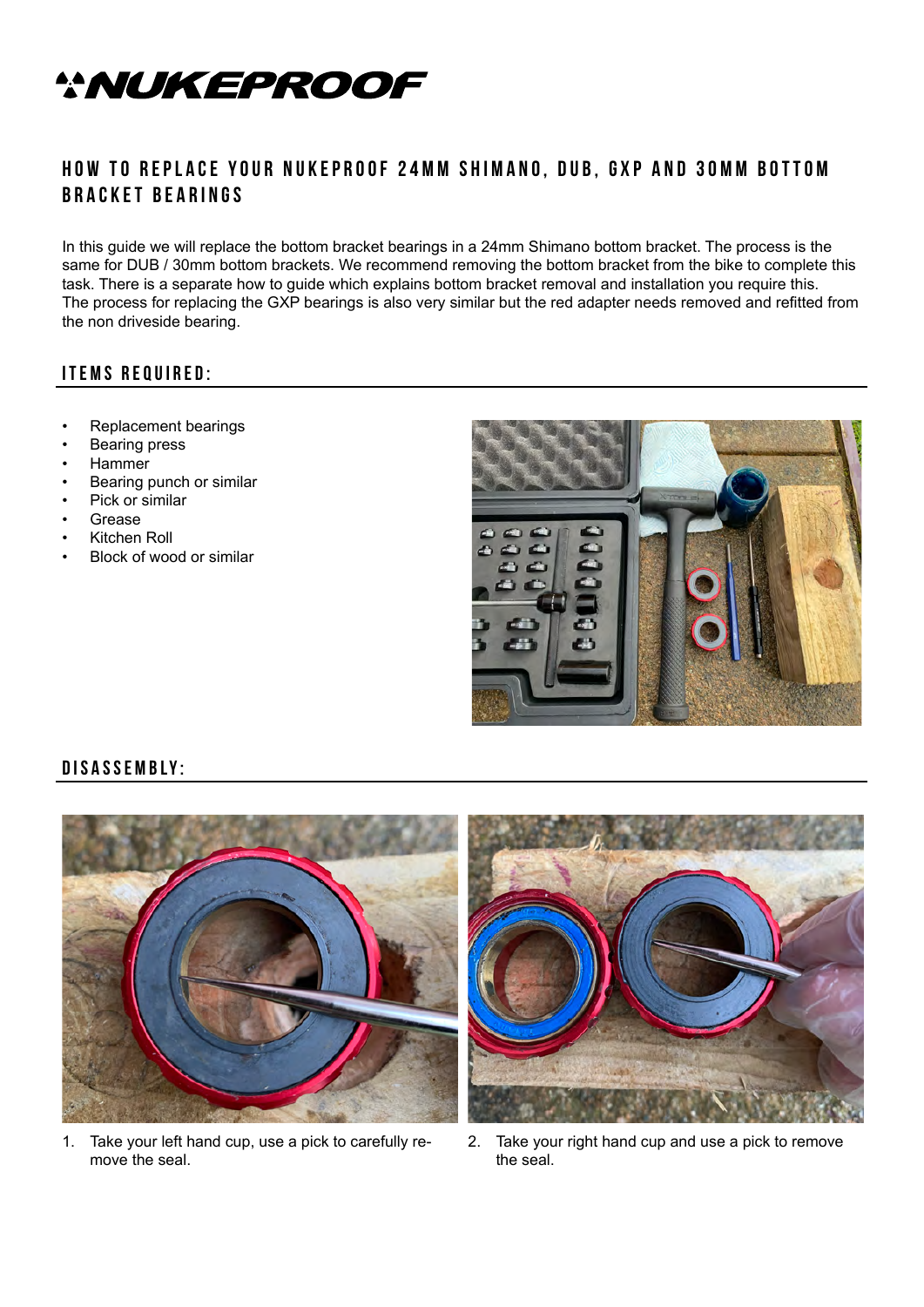

3. Take the left hand cup and place it face down on the wood, use the bearing punch to carefully knock the bearing out from the rear.



4. Take the right hand cup, place it face down on the wood, use a bearing punch to carefully knock the bearing out from the rear.





5. Using your kitchen roll, clean any dirt off the cups. 6. Inspect both cups to ensure they are free from damage.



7. Your bottom bracket bearings are now disassembled.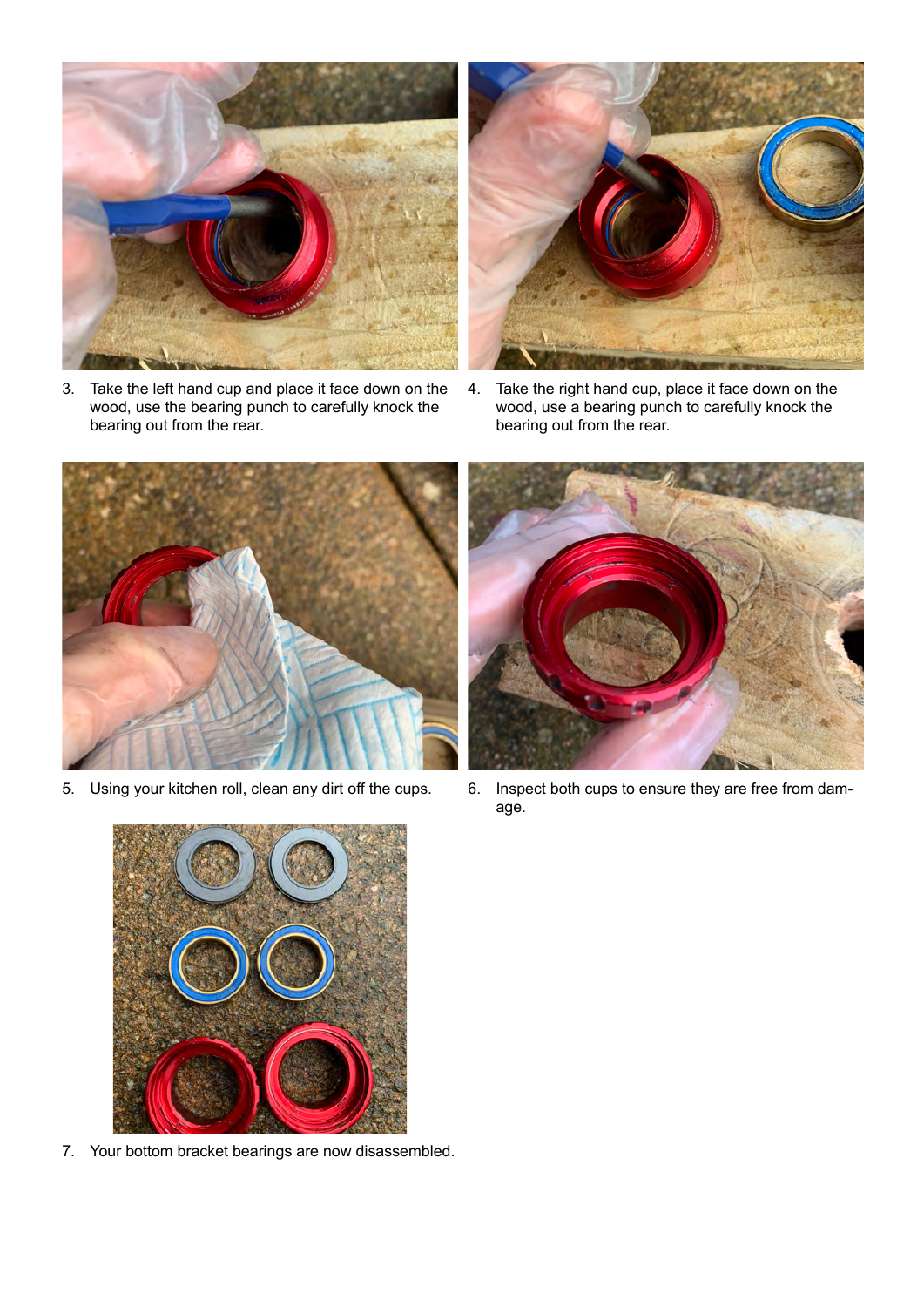

8. Apply a layer of grease into the bearing seat in both bottom bracket cups.



9. Seat the bearing into the left hand cup and prepare your bearing press.





10. Carefully press the bearing into the cup. 11. Repeat steps 9 and 10 for the right hand cup.



12. Check the bearing moves freely in the cup. If the bearing is stiff or does not move then go back to step 3 and follow the steps to remove and reinstall the bearing.



13. Apply a layer of grease on the outside of the bearing.